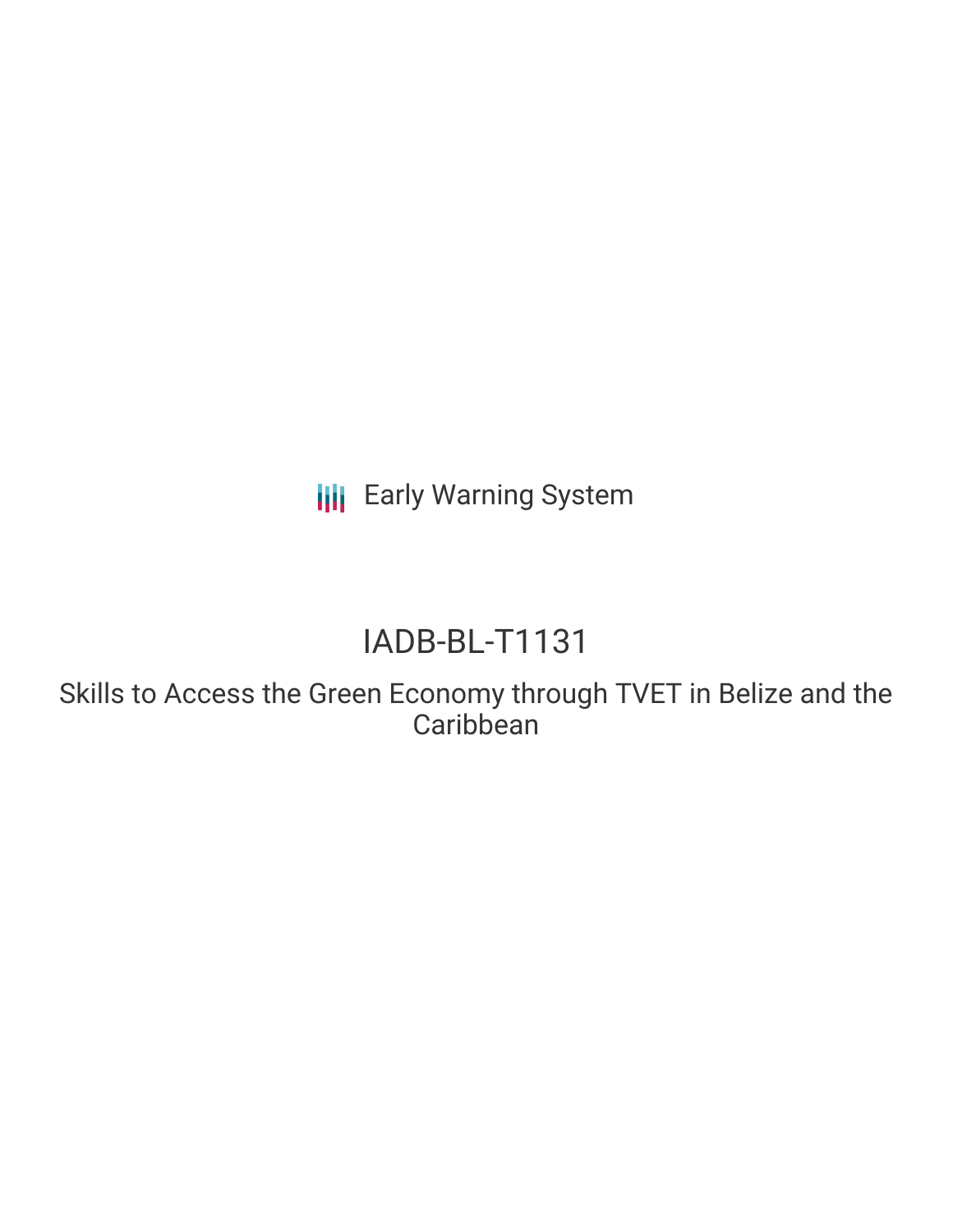

## Early Warning System Skills to Access the Green Economy through TVET in Belize and the Caribbean

#### **Quick Facts**

| <b>Countries</b>               | <b>Belize</b>                                                   |
|--------------------------------|-----------------------------------------------------------------|
| <b>Financial Institutions</b>  | Inter-American Development Bank (IADB)                          |
| <b>Status</b>                  | Approved                                                        |
| <b>Bank Risk Rating</b>        | C                                                               |
| <b>Voting Date</b>             | 2020-10-29                                                      |
| <b>Borrower</b>                | Government of Belize                                            |
| <b>Sectors</b>                 | Education and Health, Law and Government, Technical Cooperation |
| <b>Investment Type(s)</b>      | Grant                                                           |
| <b>Investment Amount (USD)</b> | $$0.60$ million                                                 |
| <b>Project Cost (USD)</b>      | $$0.63$ million                                                 |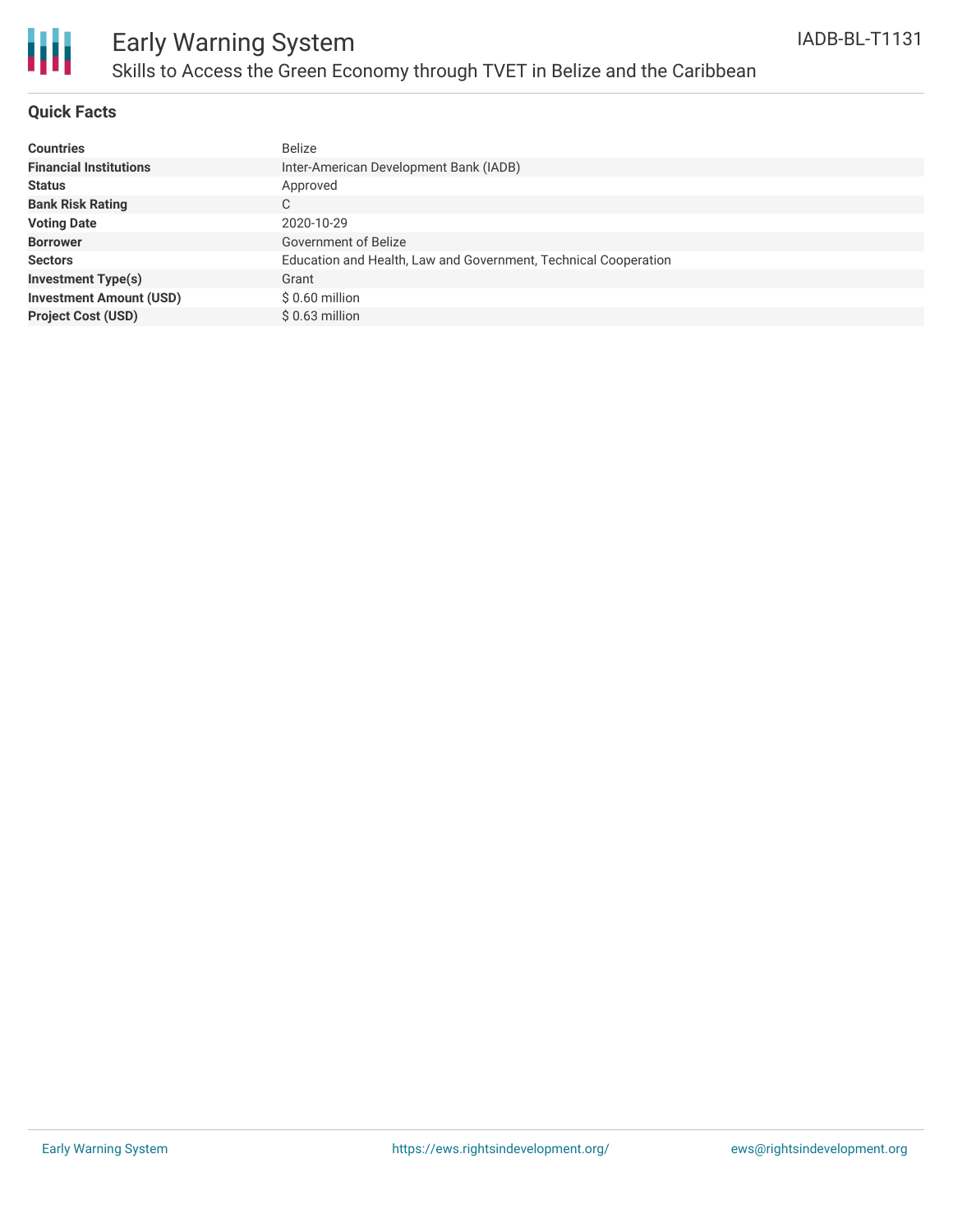

#### **Project Description**

The objective of the proposed Technical Cooperation is to provide technical assistance to the Ministry of Education, Youth, Sports and Culture to close the skills gap in renewable energies in Belize by upgrading traditional TVET from the current basic trades training to offering advanced training in this area. The specific objectives are to: (i) create and pilot a renewable energy program at the Belize City ITVET; and (ii) promote Belize as a regional laboratory for innovation in training methodologies for renewable energy professionals in the English-speaking Caribbean.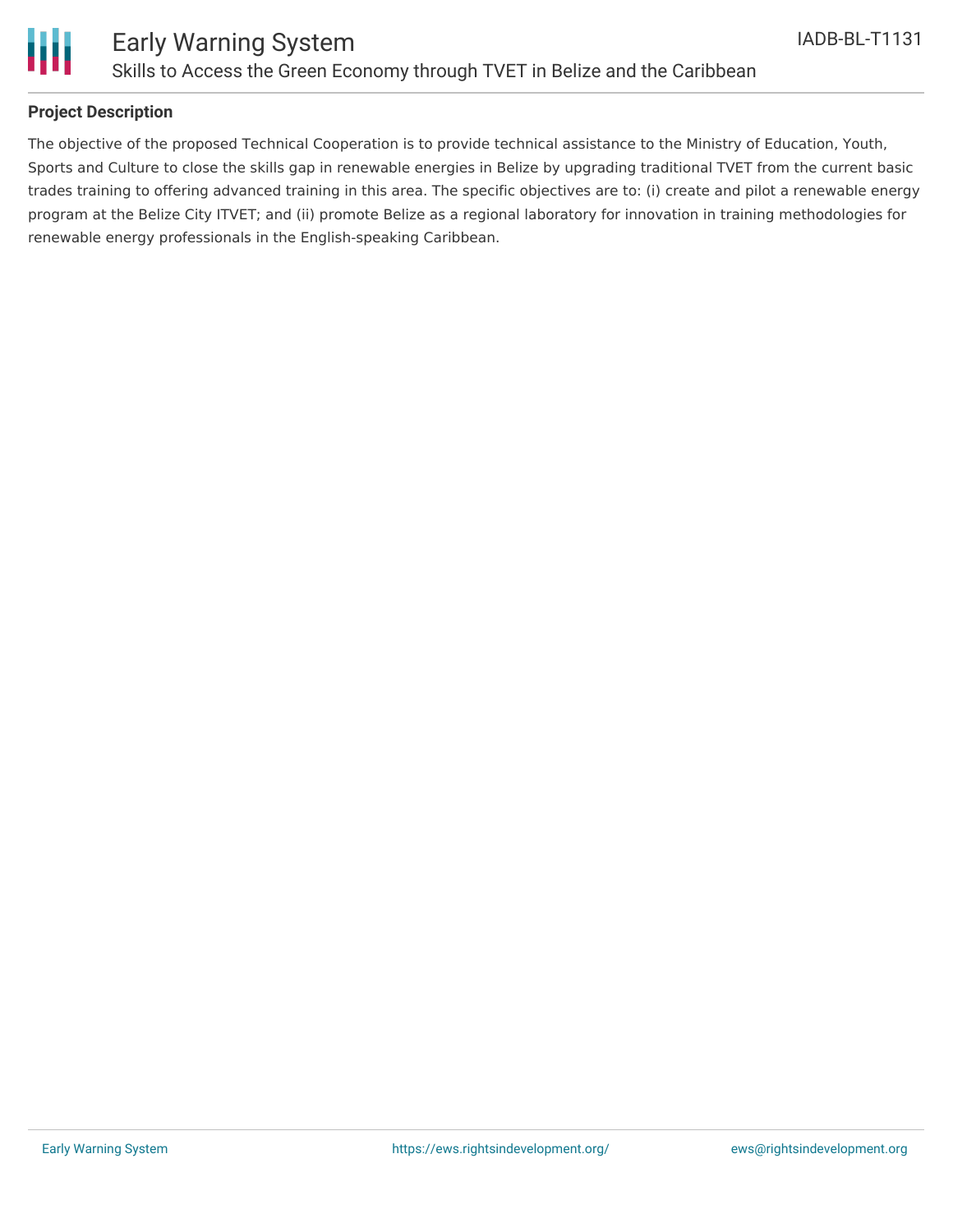

### Early Warning System Skills to Access the Green Economy through TVET in Belize and the Caribbean

#### **Investment Description**

• Inter-American Development Bank (IADB)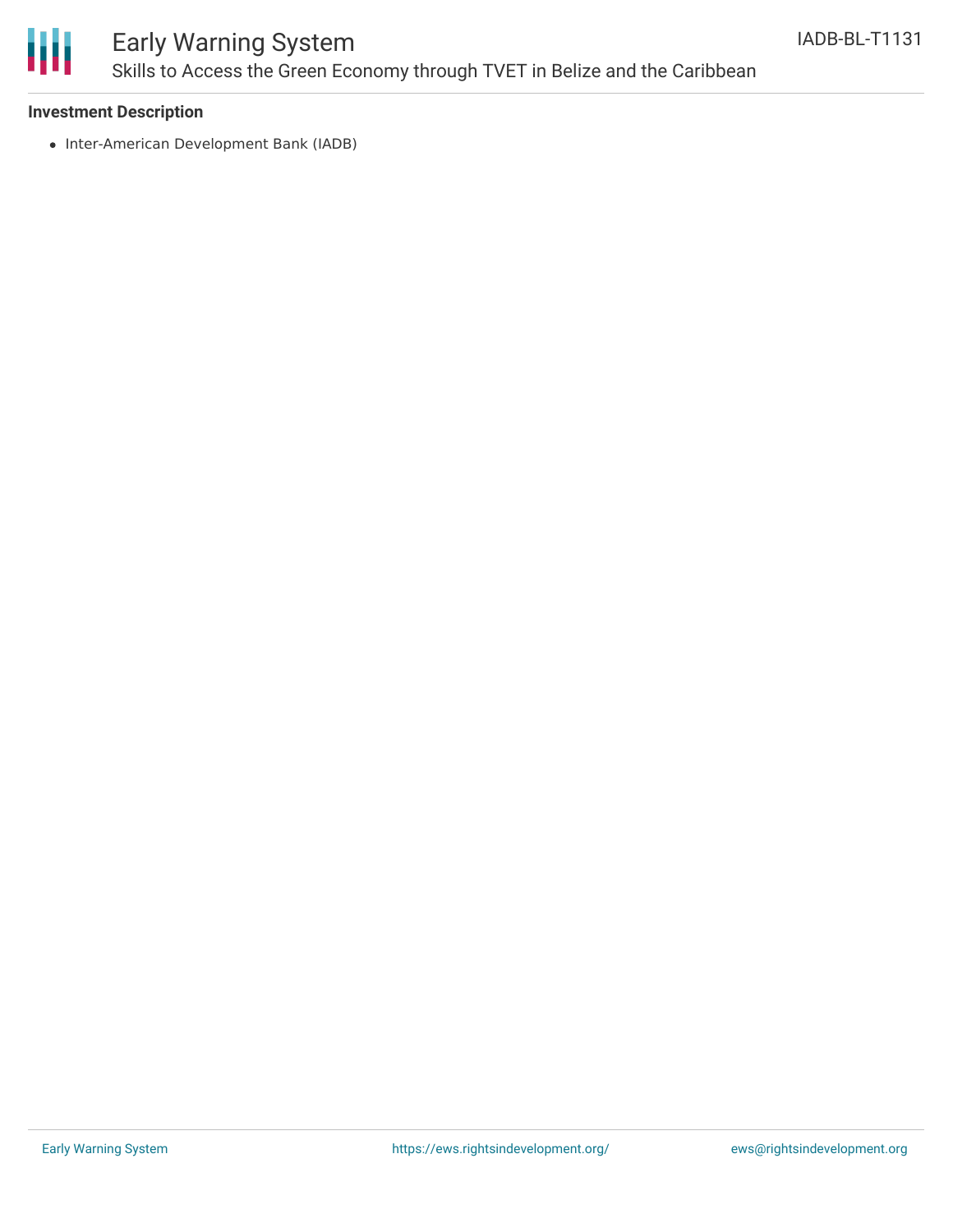

#### **Contact Information**

#### ACCOUNTABILITY MECHANISM OF IADB

The Independent Consultation and Investigation Mechanism (MICI) is the independent complaint mechanism and fact-finding body for people who have been or are likely to be adversely affected by an Inter-American Development Bank (IDB) or Inter-American Investment Corporation (IIC)-funded project. If you submit a complaint to MICI, they may assist you in addressing the problems you raised through a dispute-resolution process with those implementing the project and/or through an investigation to assess whether the IDB or IIC is following its own policies for preventing or mitigating harm to people or the environment. You can submit a complaint by sending an email to MICI@iadb.org. You can learn more about the MICI and how to file a complaint at http://www.iadb.org/en/mici/mici,1752.html (in English) or http://www.iadb.org/es/mici/mici,1752.html (Spanish).